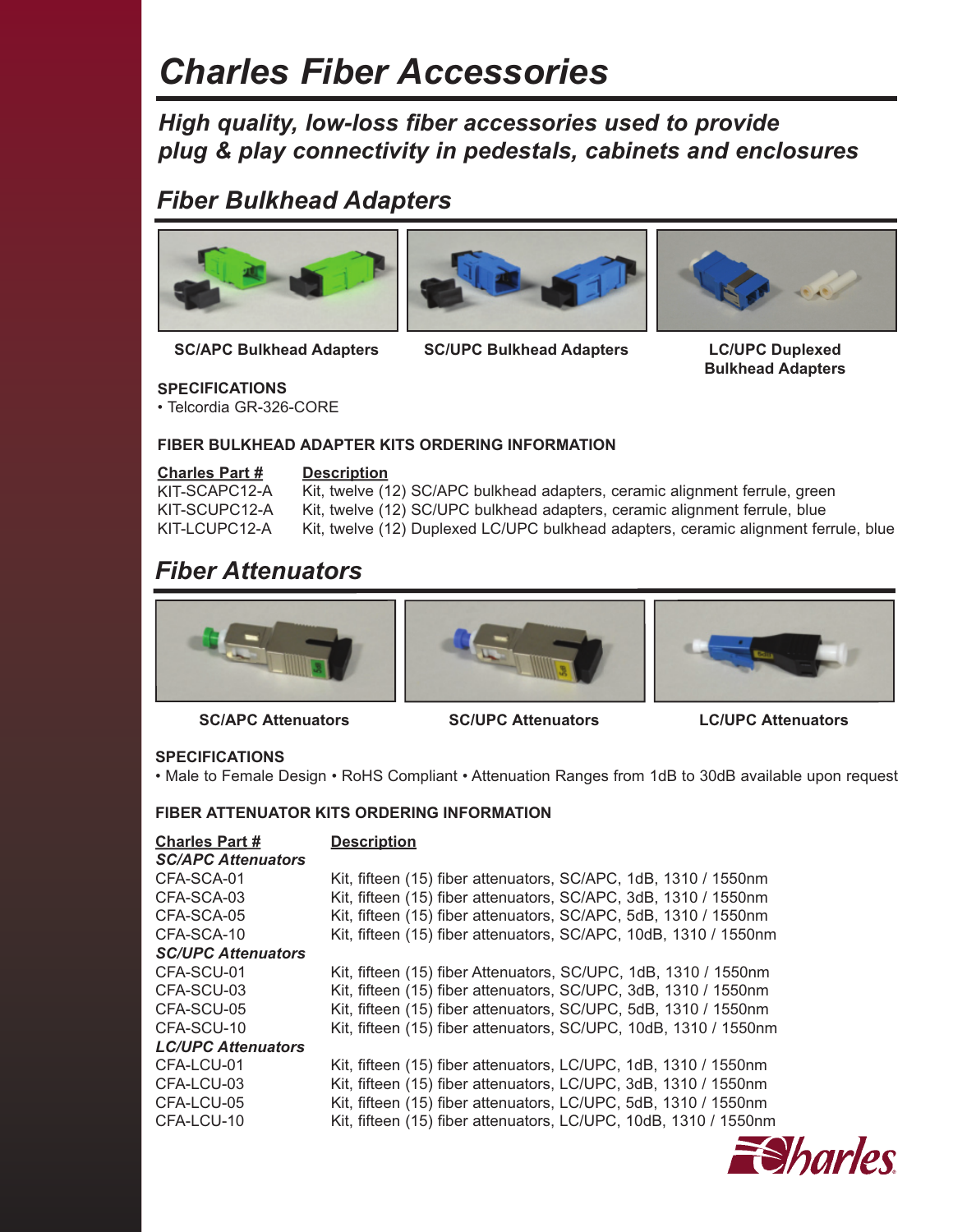



**Fanout Cable Assembly**

## **SPECIFICATIONS**

- ITU-T G.657.A1 compliant Telcordia GR-326-CORE compliant connectors
- 
- 
- Telcordia GR-20-CORE compliant fiber Connector return loss: APC -65dB; UPC -55dB

#### **FIBER FAN-OUT CABLE ASSEMBLIES ORDERING INFORMATION**

SC connectors, single-mode bend insensitive fiber, 900µ color-coded buffer, 3 meters

|           | <b>SC/APC Loose-Tube</b> | <b>SC/UPC Loose-Tube</b> | <b>SC/APC Ribbon</b> | <b>SC/UPC Ribbon</b> |
|-----------|--------------------------|--------------------------|----------------------|----------------------|
| 12 fibers | 97-SCA12LF3M             | 97-SCU12LF3M             | 97-SCA12RF3M         | 97-SCU12RF3M         |
| 8 fibers  | 97-SCA08LF3M             | 97-SCU08LF3M             | 97-SCA08RF3M         | 97-SCU08RF3M         |
| 6 fibers  | 97-SCA06LF3M             | 97-SCU06LF3M             | 97-SCA06RF3M         | 97-SCU06RF3M         |
|           |                          |                          |                      |                      |

|  |  | LC connectors, single-mode bend insensitive fiber, 900µ color-coded buffer, 3 meters |  |
|--|--|--------------------------------------------------------------------------------------|--|
|  |  |                                                                                      |  |

|           | LC/APC Loose-Tube | LC/UPC Loose-Tube | <b>LC/APC Ribbon</b> | <b>LC/UPC Ribbon</b> |
|-----------|-------------------|-------------------|----------------------|----------------------|
| 12 fibers | 97-LCA12LE3M      | 97-LCU12LF3M      | 97-LCA12RF3M         | 97-LCU12RF3M         |
| 8 fibers  | 97-LCA08LF3M      | 97-LCU08LF3M      | 97-LCA08RF3M         | 97-LCU08RF3M         |
| 6 fibers  | 97-LCA06LF3M      | 97-LCU06LF3M      | 97-LCA06RF3M         | 97-LCU06RF3M         |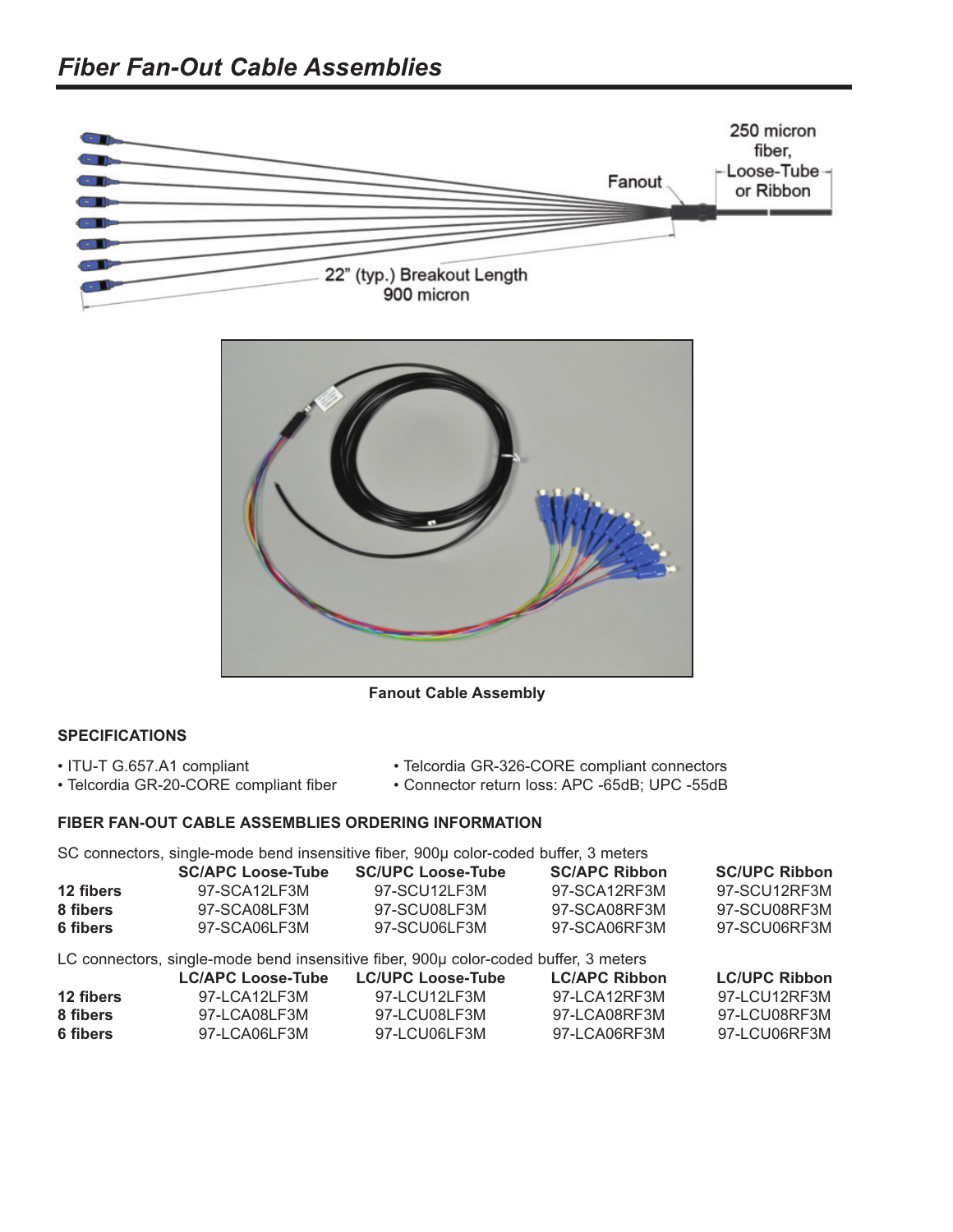# *Fiber Jumpers & Pigtails*





**Fiber Jumper, Simplex, 2mm Jacket Fiber Pigtail, Simplex,2mm Jacket**



**Fiber Pigtail, 900µ Color-Coded Buffer**

#### **SPECIFICATIONS**

#### **FIBER JUMPERS ORDERING INFORMATION**

Single-mode bend-insensitive fiber, simplex, 2mm yellow jacket, 1 meter<br>Qtv. **SC/APC** SC/UPC LC/APC **Qty. SC/APC SC/UPC LC/APC LC/UPC** 10 pcs. JS-SASAM01-2BA JS-SUSUM01-2BA JS-LALAM01-2BA JS-LULUM01-2BA 25 pcs. JS-SASAM01-2BE

#### **FIBER PIGTAILS ORDERING INFORMATION**

| Single-mode bend-insensitive fiber, simplex, 2mm yellow jacket, 3 meters |                |                |                |                |
|--------------------------------------------------------------------------|----------------|----------------|----------------|----------------|
| Qty.                                                                     | <b>SC/APC</b>  | <b>SC/UPC</b>  | LC/APC         | <b>LC/UPC</b>  |
| 2 pcs.                                                                   | PS-SABFM03-2A2 | PS-SUBFM03-2A2 | PS-LABFM03-2A2 | PS-LUBFM03-2A2 |
| 10 $pcs$ .                                                               | PS-SABFM03-2AA | PS-SUBFM03-2AA | PS-LABFM03-2AA | PS-LUBFM03-2AA |

Single-mode bend-insensitive fiber, simplex, 900µ color-coded buffer, 3 meters

|           | SC/APC         | <b>SC/UPC</b>  | LC/APC         | LC/UPC         |
|-----------|----------------|----------------|----------------|----------------|
| 6 fibers  | PS-SABEM03-9A6 | PS-SUBEM03-9A6 | PS-LABEM03-9A6 | PS-LUBEM03-9A6 |
| 8 fibers  | PS-SAREM03-9A8 | PS-SUBEM03-9A8 | PS-LABEM03-9A8 | PS-LUBEM03-9A8 |
| 12 fibers | PS-SARFM03-9AR | PS-SUBEM03-9AB | PS-LABEM03-9AB | PS-LUBEM03-9AB |

- ITU-T G.657.A1 compliant  **Telcordia GR-326-CORE compliant connectors**
- Telcordia GR-20-CORE compliant fiber Connector return loss: APC -65dB; UPC -55dB